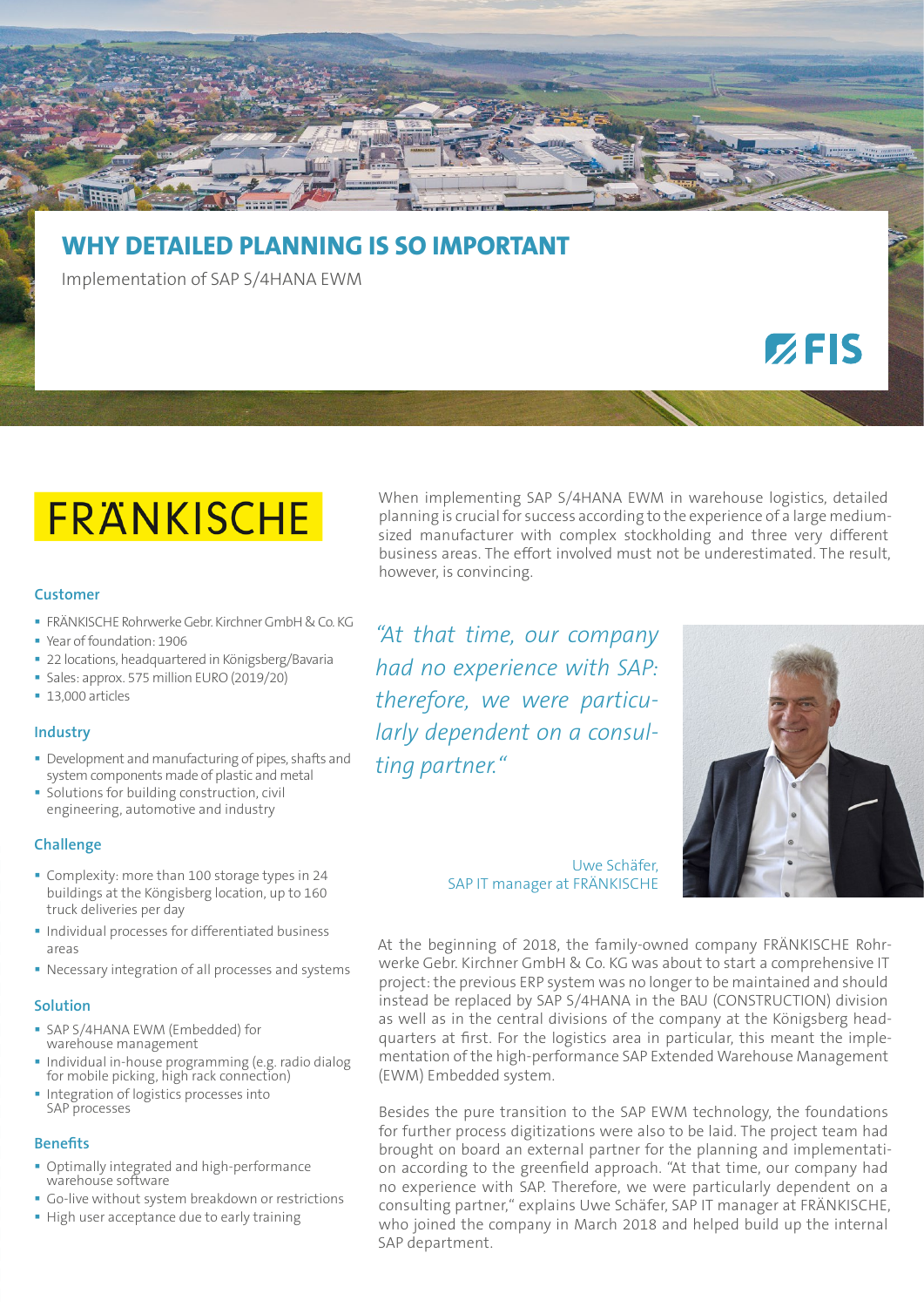A period of one year was planned for the implementation. The project was based on the classic SAP Activate implementation model: project plans and phases were fixed and the basic structure for the project flow created.

The first test was successful, but then things became more difficult. When less than 25 % out of almost 50 test cases worked during the last decisive test, it was decided to immediately look for additional support and staff reinforcement: "It was obvious that we were no longer able to manage this comprehensive project with our original implementation partner only," says Uwe Schäfer.

After a recommendation, FIS Informationssysteme und Consulting GmbH was chosen as additional partner. The expertise of the SAP partner with "Gold" status focusing on consulting and implementation of SAP and logistics projects was convincing. In February 2019, the EWM project management was assigned to FIS, the previous consulting company also remained involved in the project. The go-live date was revised and set for January 2020.

# **The challenge: complexity and detailed planning**

After the first warehouse inspection by FIS, baseline inventory and auditing were the next steps. What had happened that the project got into trouble?

In the course of the project, the main reason became more and more apparent: the complexity of the processes and the resulting efforts for detailed planning had been underestimated in the first implementation approach. The BAU division consists of three business areas: drainage systems, electronic systems and HVACR. These areas pursue different business models and differ greatly in their product ranges, customer structures and distribution channels.

This complexity is also reflected to a large extent within logistics: "Here, we have different processes and procedures: small parts that are picked in the first place, products that have to be packed first as well as large-scale equipment that is loaded directly onto the truck," explains Uwe Schäfer. Every day, up to 160 trucks have to be loaded at the Königsberg location alone. The size of the warehouses must also be taken into account: 24 buildings and general storage areas with over 100 different storage types - the endurance test for every warehouse system.

All this needed to be mapped in detail in order to enable the direct implementation and, in particular, the integration into the SAP processes as well as to consider required adjustments and own individual programmings. However, the previous concept was still not able to meet these requirements. Therefore, the crucial task for FIS was to catch up on detailed planning. For this purpose, documentations were consulted and individual processes discussed in detail. Next, the process descriptions could be finished and all future target processes defined in a process design with a high level of detail.

Special developments for individual FRÄNKISCHE requirements, such as a separate radio dialog for the picking with mobile terminals or the integration of a high rack storage area via an individual SAP interface, were taken into account and FIS helped to develop them.

# **High workload and prioritization**

The "project planning" and "EWM consultation" functions were separated in order to work more efficiently. At the same

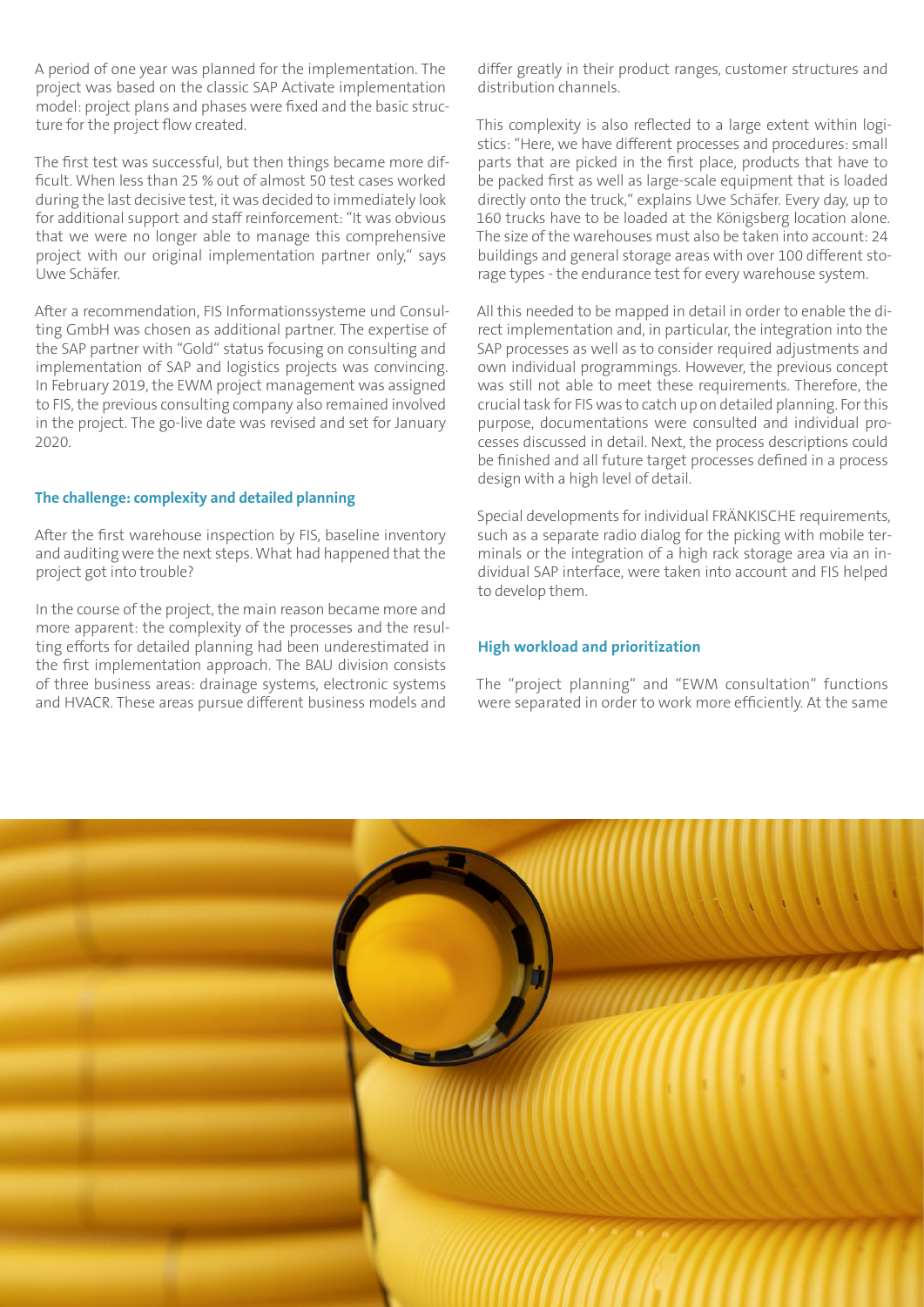time, a prioritization was made. The concentration on the implementation of all essential processes and functionalities was indispensable in order to meet the desired deadline.

The kickoff took place in May 2019. Steffen Will, project manager at FIS, remembers this time: "At the beginning of May, the project was entering a critical phase. We all knew: during the next few weeks, it becomes apparent how well we proceed and whether the planned go-live deadline of January 2020 can be kept."

The estimations concerning the high work volume were confirmed during the practical project parts. The project turned out to be very work and personnel-intensive. In subproject groups, such as goods receipt, goods issue or shipping, one FRÄNKISCHE employee worked together with one or two employees of the external consulting companies. A permanent exchange was guaranteed in this way.

During the project, seven (at peak times even up to ten) consultants were deployed at FIS and permanently on site in Königsberg in addition to the consultants of the other consulting company involved. There were intensive discussions and numerous adjustments. It was checked to what extent the process flows of different business areas were identical in order to ensure a process that is as homogeneous as possible along the entire system as well as process integration. "FIS supported us a great deal in every possible way," says Uwe Schäfer.

### **The container wall becomes a Kanban board**

It was a challenge to keep track of the current project status. But the project partners found a solution that was equally pragmatic and efficient: a huge container wall was converted into a Kanban board. All subtasks and work packages were noted separately. Finally, the corresponding magnetic cards covered the wall over its complete width and height. Consequently, depending on the implementation status, all tasks could be assigned to the respective project phases, from detailed concept, development, test and further development to application tests and training.

For the first time, the first integration tests were executed in full in August and September with all adjacent modules, starting with the ordering transaction. The training of over 100 employees in the new system was an important task prior to the go-live. A multilevel model was used for the training. At first, lead key users participating in the project right from the beginning created the training material for the key



users, such as shift supervisors and warehouse managers, by means of SAP Enable Now. They, in turn, were responsible for the briefing in their departments. Here as well, FIS provided comprehensive support. In this way, several responsible employees from the Schwarzheide location were trained as well.

### **Surprising finale: load volumes higher than expected before the go-live**

The final phase became quite exciting: "For the go-live, we had planned a start-up phase of four weeks. We wanted to start with 30 % of the usual volume and then gradually increase the volume to 100 %," explains Uwe Schäfer.

But everything turned out differently. Due to the strong start of the season, volumes much higher than ever planned had to be handled in the warehouse from the very first day - and it worked. The plan was even exceeded. "All trucks left the plant and we did not have a single day with system breakdown," says Schäfer. "A go-live we would never have dreamt of after the difficult project start." The management board and the expert colleagues were also very satisfied, in particular with the go-live in the logistics area.

*"All trucks left the plant and we did not have a single day with system breakdown. A go-live we would never have dreamt of after the difficult start of the project."*